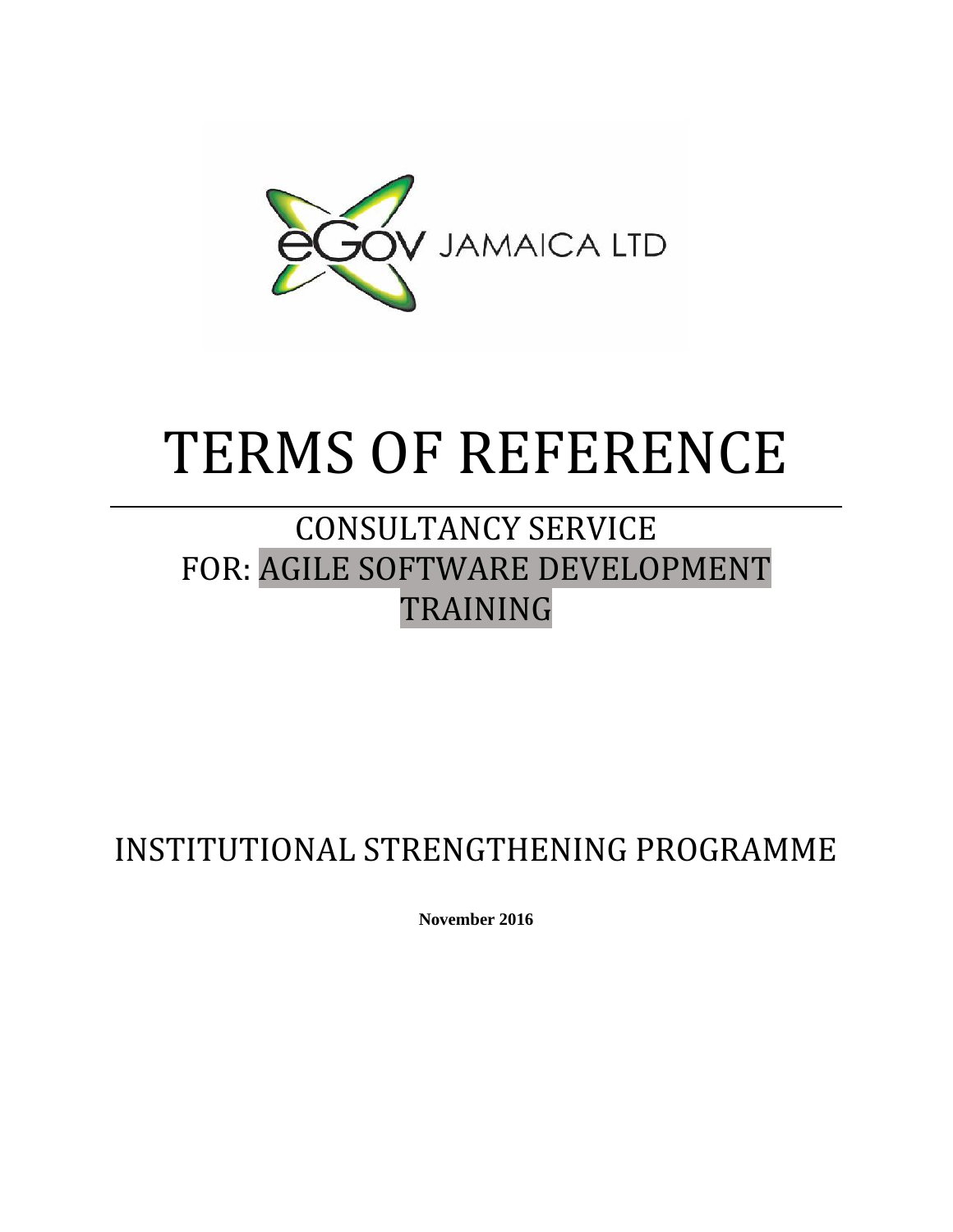

# **DEFINITION OF ACRONYMS**

| <b>ACRONYM</b>   | <b>DEFINITION</b>                                                      |
|------------------|------------------------------------------------------------------------|
| <b>BizDevOps</b> | Business, Development and Operations. (A shift to highly collaborative |
|                  | cultures with strong focus on teams and collaboration)                 |
| eGovJa           | eGov Jamaica Limited                                                   |
| GOJ              | Government of Jamaica                                                  |
| G2B              | Government-to-Business                                                 |
| G <sub>2</sub> C | Government-to-Citizens                                                 |
| G2G              | Government-to-Government                                               |
| <b>IBRD</b>      | International Bank for Reconstruction and Development                  |
| <b>ICT</b>       | <b>Information Communications Technology</b>                           |
| <b>MDA</b>       | Ministries, Departments and Agencies                                   |
| <b>MSET</b>      | Ministry of Science, Energy and Technology (formerly MSTEM)            |
| <b>PDO</b>       | Project Development Objective                                          |
| <b>PFMS</b>      | <b>Public Financial Management Systems</b>                             |
| <b>SPSTP</b>     | Strategic Public Sector Transformation Project                         |

# **1. BACKGROUND**

eGovJa is a full service provider of ICT services such as ICT Consultancy, GOJ Validation Web Services, Data Centre (Hosting and Data Storage), Infrastructure Design and Development Services, and Software Development/Acquisition.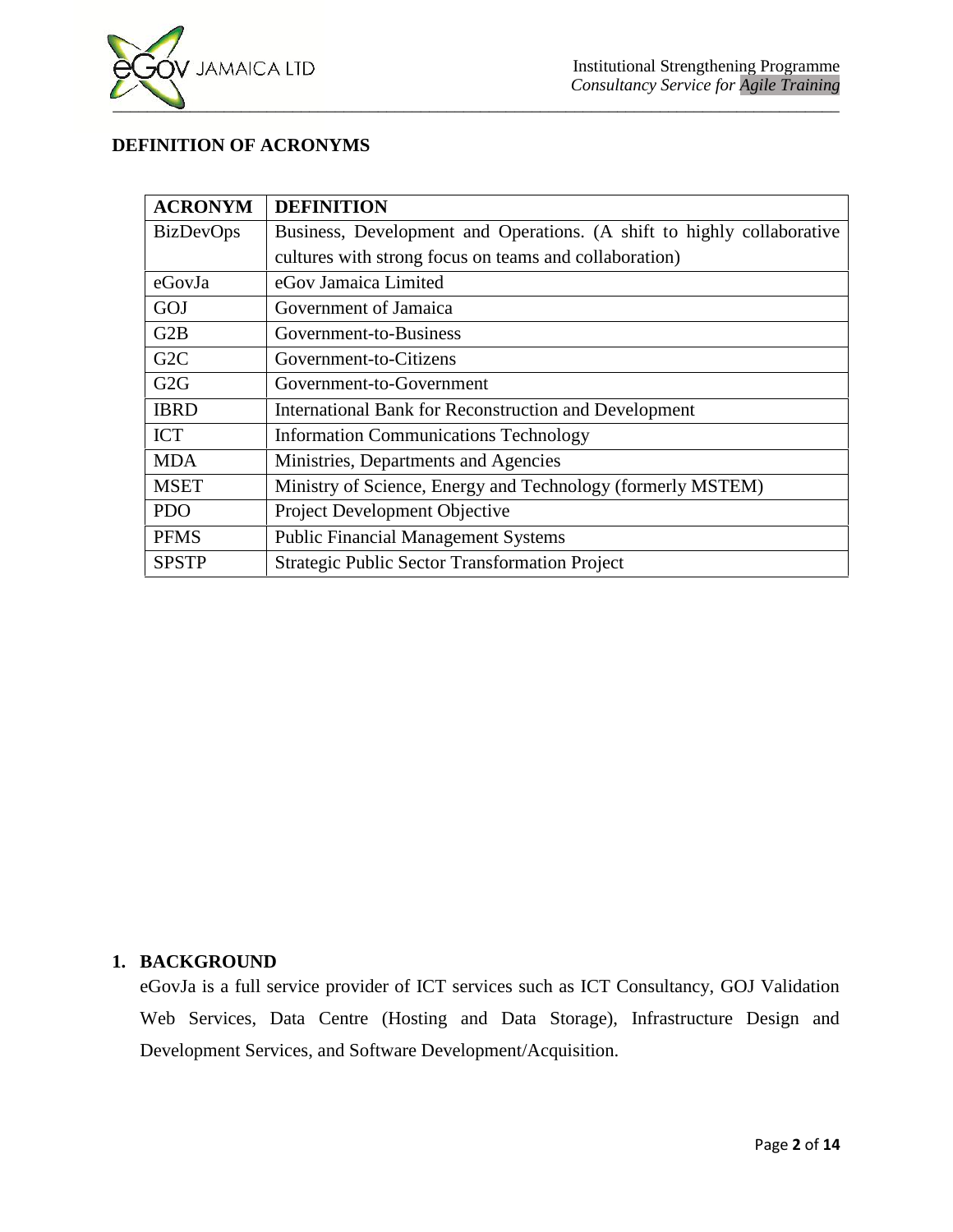

With a mandate to provide ICT services to the entire public sector of the GOJ, eGovJa was restructured to support critical business processes of government entities and to enhance the revenue collection capabilities of the Government of Jamaica. The mandate is further expanded in the Vision 2030 ICT Sector Plan that has the following action items assigned to eGovJa:

- Implement a Brand Jamaica portal organized in product streams. This should be done in collaboration with the Jamaica Trade and Invest.
- Assess, re-engineer and automate key government business processes to improve facilitation and service delivery. This should be done in collaboration with the Cabinet Office and the relevant MDAs.
- Develop more efficient electronic systems for engagement in G2G, G2B and G2C transactions. This should be done in collaboration with our parent ministry, MSET.

The range and scope of the services provided by eGovJa have changed dramatically and the organisation is now required to service a larger client base, however there has not been a commensurate increase in human and physical resources. The company is also expected to adopt the agile methodology and be effective in its delivery of services. Hence, changes in business processes will be required to facilitate same.

eGovJa traditionally utilizes the waterfall software development methodology, and currently records an efficiency level below best practice standards. An internal study of the organisation was done which revealed the following challenges, among others:

- Lengthy delays in delivering solutions
- Difficulty incorporating changes to business requirements
- Software defects are identified too late in the process
- Customers are not involved in the process, often resulting in their dissatisfaction with the end product
- Inadequate collaboration among team members and with customer
- Silos across functional units/Unnecessary bureaucracy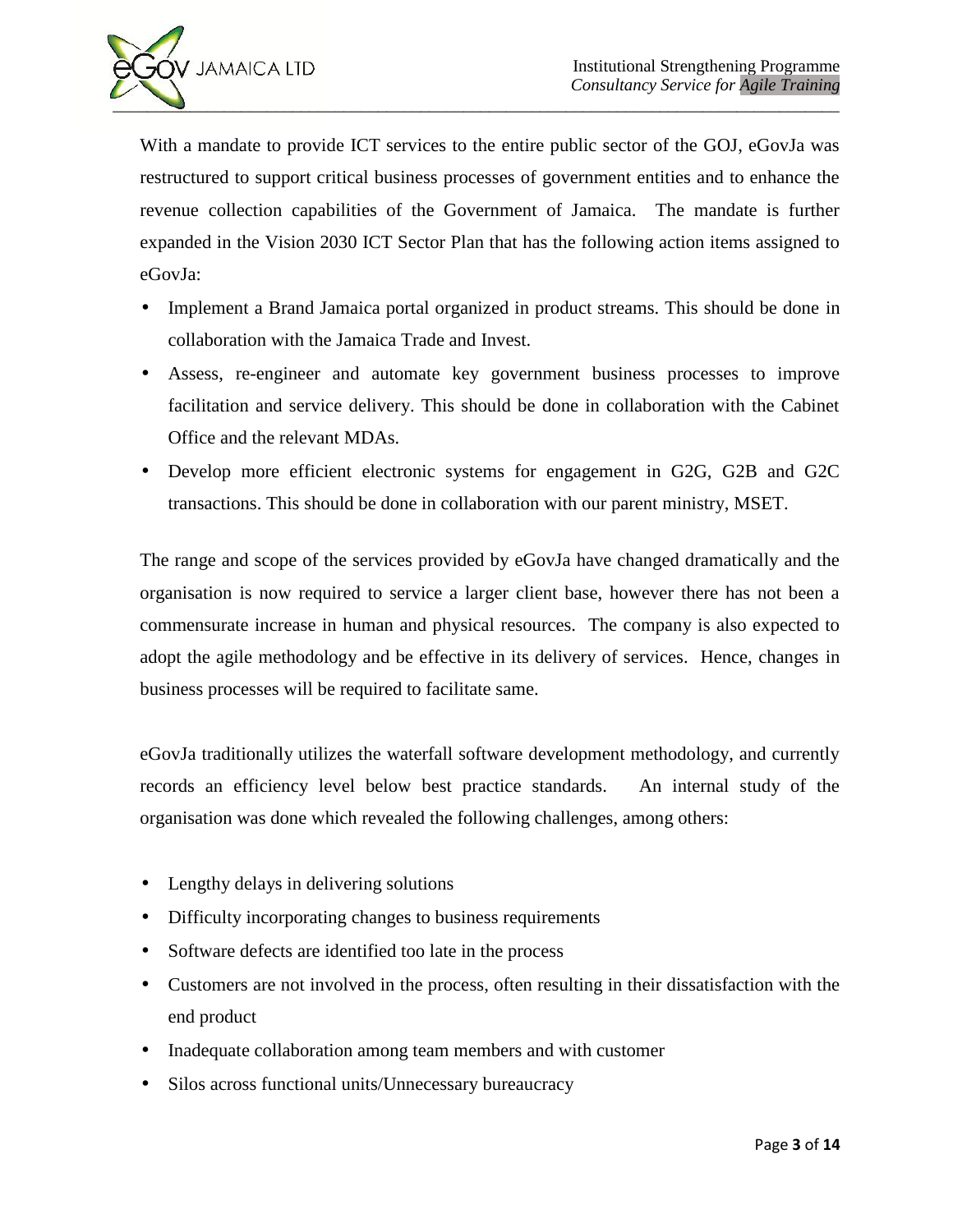

Through research, it was determined that some of the challenges outlined above can be resolved by building the 'BizDevOps' culture which adopts the Agile principles. eGovJa has begun to pilot the scrum agile methodology for selected projects, which resulted in a tremendous increase in operational efficiency and customer satisfaction.

With the required training in agile we intend to implement this methodology throughout the organisation, since companies that have adopted these principles operate at an optimal level and have reported increased customer satisfaction.

# *Project Funding Overview*

The GOJ is the beneficiary of an investment loan from the World Bank. The Strategic Public Sector Transformation Project (IBRD Loan No.-8406-JM) will, inter alia, assist in repositioning of eGov Jamaica Limited to be able to support the Public Financial Management Systems (PFMS).

The Project Development Objective (PDO) of the SPSTP is to strengthen public resource management and support selected public sector institutions in facilitating a more enabling environment for private sector growth. The project has six components. This consultancy falls under Component III: Adaptive Public Sector Approaches to Promote Fiscal Sustainability. The components of the SPSTP are:

- Component I: Strengthening the Public Investment Management System
- Component II: Strengthening the Budget Preparation Process & Results-Based Budgeting
- Component III: Adaptive Public Sector Approaches to Promote Fiscal Sustainability
- Component IV: Strengthening Property Tax Compliance and Administration.
- Component V: Fostering Industrial Growth and Trade Facilitation
- Component VI: Project Management

Training in Agile will assist eGovJa in reorganizing its business, application development and operational processes to improve software quality and remove the operational silos that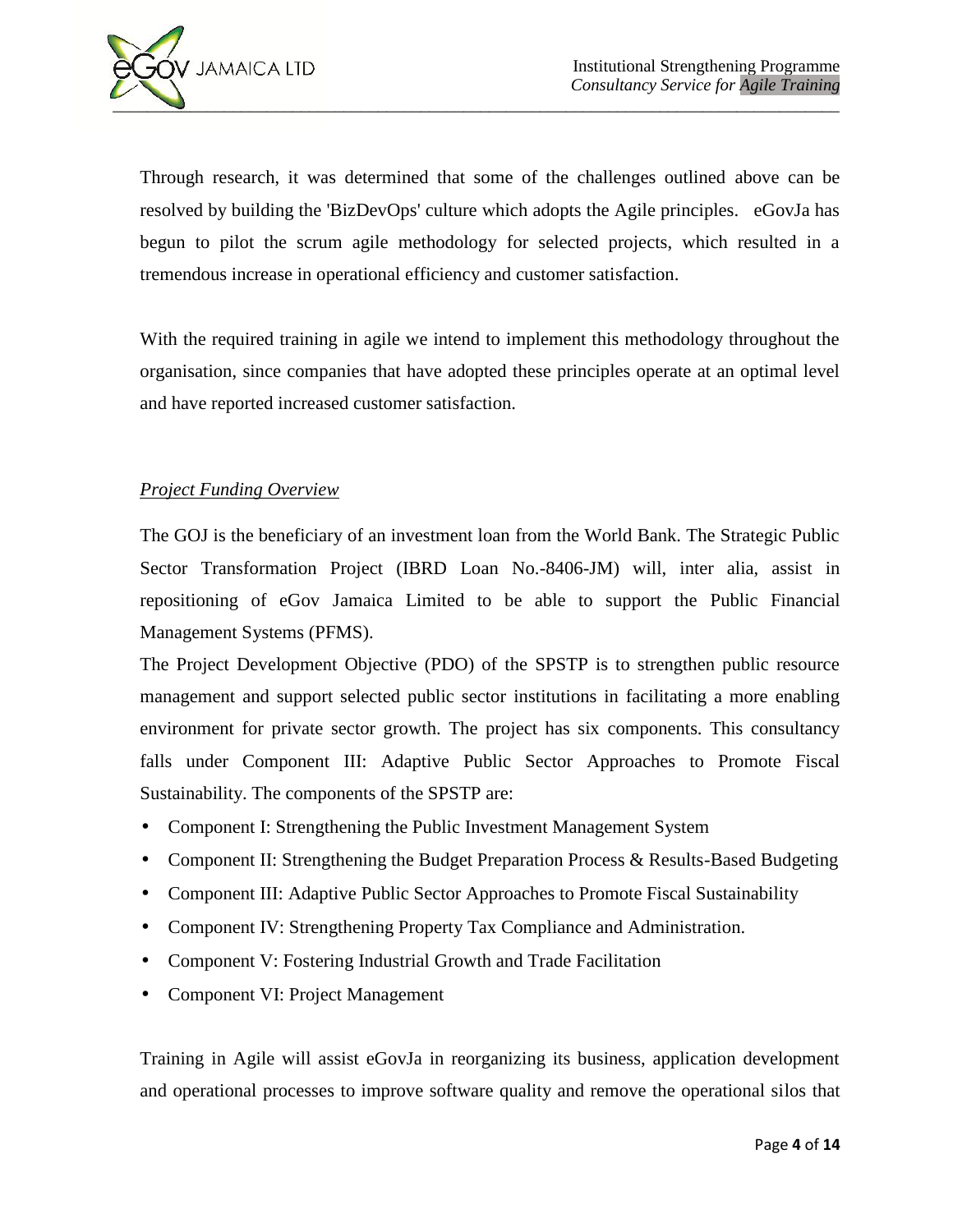

currently generate inefficiencies, waste and extended delivery time for new software features. By extension, this will also enhance the delivery of ICT services to GOJ and provide medium to long term support of the Public Financial Management systems under Component 3 of the Strategic Public Sector Transformation Project. This component will support activities that will contribute to the sustainability of GOJ's reform process in public administration, fiscal sustainability and growth.

# **2. OBJECTIVES**

# **2.1. Agile Training**

Through this consultancy, the participants' skills should have been upgraded in real world agile and scrum methodology, agile testing, agile project management, agile planning and estimating, agile costing and agile business analysis.

At the end of the training programme, participants will also be equipped to sit the various agile certification exams (Certified Scrum Master (CSM), Certified Scrum Product Owner (CSPO), etc). The possibility of earning PDUs would be an asset to the participants.

#### **3. SCOPE**

The agile training consultancy is required to enhance the capacity of at least 75 participants. In achieving the objectives outlined above, the Consulting firm is expected to engage in the actions outlined below. The scope of work is not considered exhaustive and modifications will be considered during the course of the engagement. All changes to the scope of work shall be formally agreed by both parties.

For each training course provided, workshops, case studies, realistic or practical assignments should be included to enhance the learning experience and the delivery of the course.

1. Deliver work and training plans to cover the course content outlined below.

# **Agile and Scrum Training Course**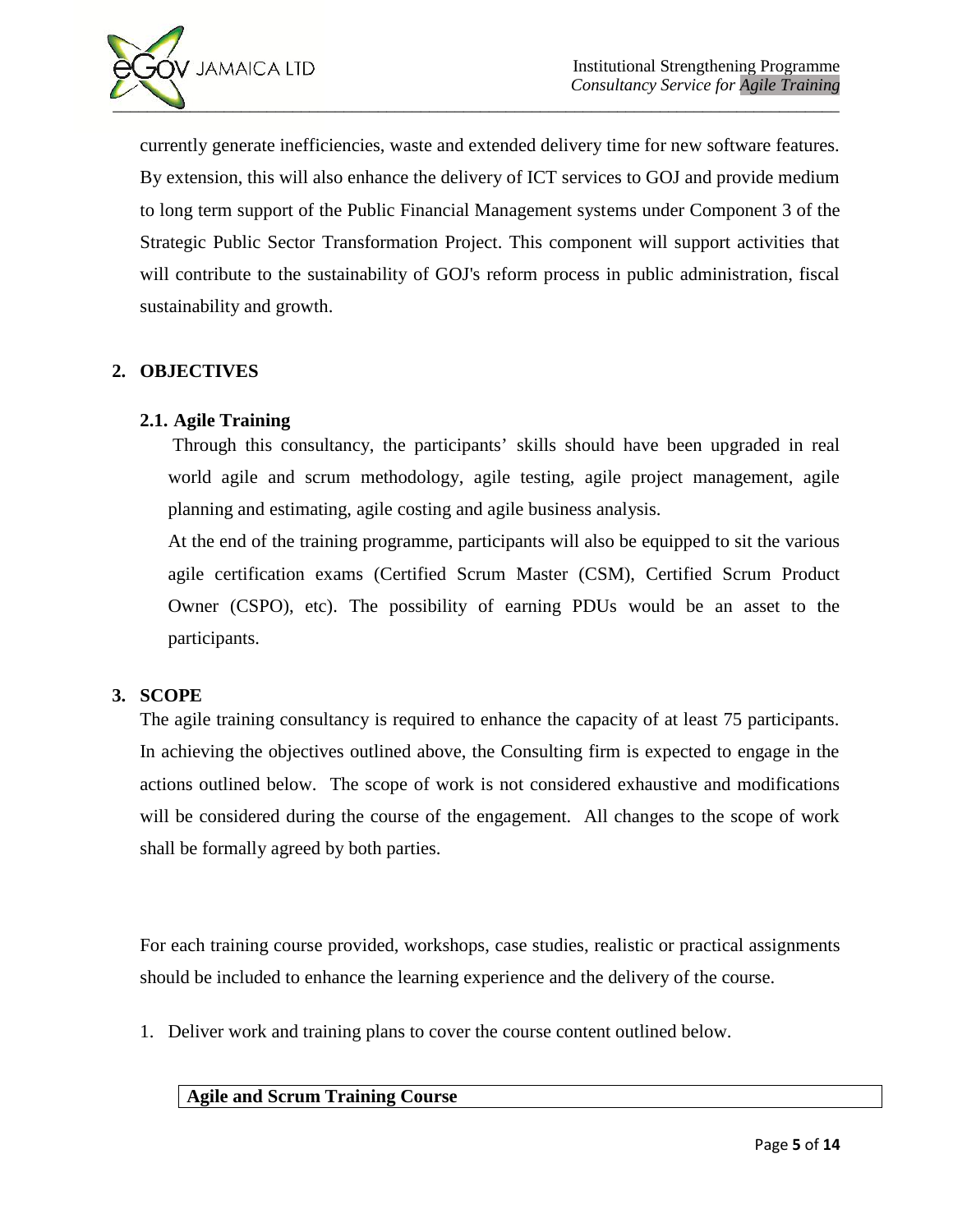

| Course               | selected based on areas to be covered<br><b>Course Content</b>          |
|----------------------|-------------------------------------------------------------------------|
| <b>Introduction</b>  | <b>Traditional SDLC</b>                                                 |
|                      | $\bullet$                                                               |
| and Agile            | Issues with traditional process<br>$\bullet$                            |
| <b>Overview</b>      | Why chose Agile<br>$\bullet$                                            |
|                      | Basics of Agile, understanding Agile, its Core values and<br>$\bullet$  |
|                      | Principles                                                              |
|                      | Introduction to Agile Methodologies<br>$\bullet$                        |
|                      | The methodologies should include scrum, kanban, scrum ban,<br>$\bullet$ |
|                      | extreme programming                                                     |
| <b>Agile Teams</b>   | <b>Scrum Process</b><br>$\bullet$                                       |
|                      | Roles and responsibilities<br>٠                                         |
|                      | <b>Scrum Ceremonies and Artefacts</b><br>$\bullet$                      |
|                      | Characteristics of Agile teams<br>$\bullet$                             |
|                      | Creating the agile team environment<br>$\bullet$                        |
|                      | Setting ground rules<br>$\bullet$                                       |
|                      | <b>Management Role</b><br>$\bullet$                                     |
|                      | Role of the functional managers in agile teams<br>$\bullet$             |
|                      |                                                                         |
| <b>Initiating a</b>  | Iteration or Sprint Zero: Project initiation activities<br>$\bullet$    |
| <b>Project using</b> | Agile roles and responsibilities<br>$\bullet$                           |
| <b>Agile</b>         | Self managed team characteristics<br>$\bullet$                          |
|                      | Creating a self-managed team<br>$\bullet$                               |
|                      | Creating the agile team environment<br>$\bullet$                        |
|                      | Setting ground rules<br>$\bullet$                                       |
|                      | Envisioning the product<br>$\bullet$                                    |
|                      | Project initiating guidelines and steps<br>$\bullet$                    |
|                      | Sprint Zero activities<br>$\bullet$                                     |
|                      | Scrum team roles and responsibilities<br>$\bullet$                      |
|                      | BA activities on a Scrum project<br>$\bullet$                           |
|                      | User roles and personas<br>$\bullet$                                    |
|                      | <b>Creating the Product Backlog</b>                                     |
|                      | Useful templates for writing user stories                               |
|                      | Components of a user story<br>$\bullet$                                 |
|                      | Guidelines for good user stories                                        |
|                      | $\bullet$                                                               |
|                      | How to write non-functional requirements user stories<br>$\bullet$      |
|                      | Breaking down epics or large stories<br>$\bullet$                       |
|                      | How to conduct a story writing workshop<br>$\bullet$                    |
|                      | Other types of Product Backlog Items<br>$\bullet$                       |
|                      | Determining the best agile methodology to use for a project and         |
|                      | Setting up a team with that methodology. The methodologies              |
|                      | should include scrum, kanban, scrum ban, extreme                        |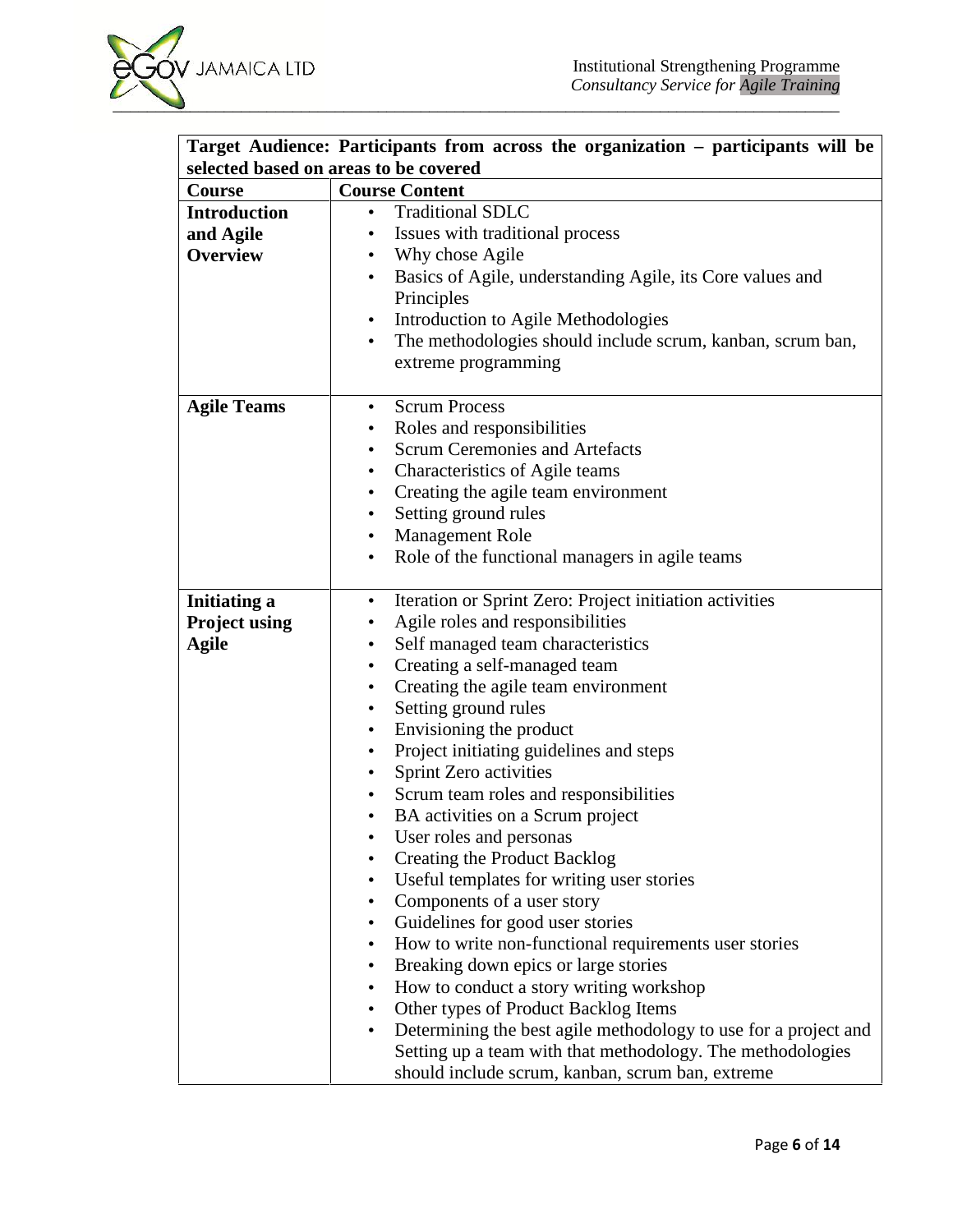| <b>Agile and Scrum Training Course</b>                                                                                     |                                                                                                                                                                                                                                                                                                                                                                                                                                                                                                                                                                                                                                                                                                                                                                    |
|----------------------------------------------------------------------------------------------------------------------------|--------------------------------------------------------------------------------------------------------------------------------------------------------------------------------------------------------------------------------------------------------------------------------------------------------------------------------------------------------------------------------------------------------------------------------------------------------------------------------------------------------------------------------------------------------------------------------------------------------------------------------------------------------------------------------------------------------------------------------------------------------------------|
| Target Audience: Participants from across the organization - participants will be<br>selected based on areas to be covered |                                                                                                                                                                                                                                                                                                                                                                                                                                                                                                                                                                                                                                                                                                                                                                    |
|                                                                                                                            |                                                                                                                                                                                                                                                                                                                                                                                                                                                                                                                                                                                                                                                                                                                                                                    |
|                                                                                                                            | programming<br>At the end of the session, the participants should be able to determine<br>user roles, write user stories, breakdown an epic story, design team                                                                                                                                                                                                                                                                                                                                                                                                                                                                                                                                                                                                     |
|                                                                                                                            | environment and set ground rules and create a vision statement                                                                                                                                                                                                                                                                                                                                                                                                                                                                                                                                                                                                                                                                                                     |
| <b>Agile Estimating</b>                                                                                                    | <b>Creating the Product Backlog</b><br>$\bullet$<br>User story writing guidelines<br>$\bullet$<br>Defining acceptance criteria for user stories<br>$\bullet$<br>Using progressive estimation to refine estimate accuracy<br>Estimating size with story points<br>٠<br>Using Planning Poker to estimate user stories<br>$\bullet$<br>Using triangulation to estimate user stories<br>$\bullet$<br>Story points versus ideal days for estimating<br>$\bullet$<br>Estimating proposed agile projects for the business case<br>$\bullet$                                                                                                                                                                                                                               |
| <b>Agile Planning</b>                                                                                                      | Agile contracting approaches<br>At the end of the session, the participants should be able to write users<br>stories, write acceptance tests and estimate stories.<br><b>Agile Planning</b><br>$\bullet$                                                                                                                                                                                                                                                                                                                                                                                                                                                                                                                                                           |
|                                                                                                                            | Levels of Planning (Major focus Product, Release and Sprint<br>$\bullet$<br>levels of planning)<br>Agile Release lifecycle<br>Building a product roadmap<br>$\bullet$<br>Envisaging the Product<br>$\bullet$<br><b>Agile Project Management Essentials</b><br>$\bullet$<br>Adopting an Agile Approach to Project Management<br>$\bullet$<br>An Overview of Agile Methodologies<br>$\bullet$<br>Agile Planning: Project Initiating and Requirements Gathering<br>Agile Planning: Doing Estimates and Completing the Release<br>Plan<br>Planning and Monitoring Iterations on an Agile Project<br>Leading an Agile Team<br>Managing Stakeholder Engagement on an Agile Project<br>$\bullet$<br>Ensuring Delivery of Value and Quality in Agile Projects<br>$\bullet$ |
| <b>Release</b><br><b>Planning</b>                                                                                          | Define Release Planning<br>$\bullet$<br>Selecting themes for a release<br>$\bullet$<br>Identifying the minimum Viable Product(MVP)<br>$\bullet$<br>Define velocity<br>$\bullet$<br>Forecasting velocity<br>$\bullet$<br>Utilizing velocity                                                                                                                                                                                                                                                                                                                                                                                                                                                                                                                         |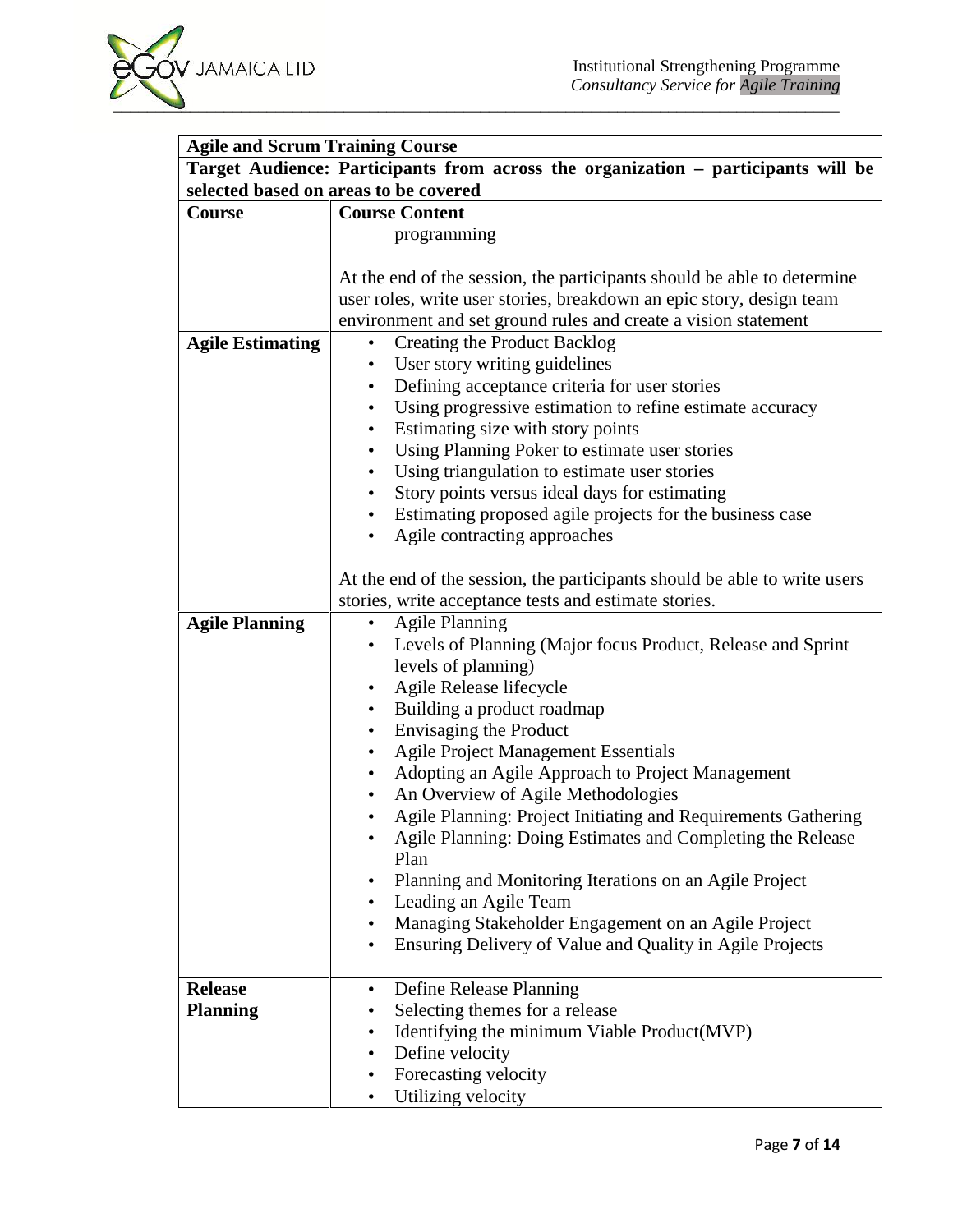| selected based on areas to be covered |                                                                                                                    |  |
|---------------------------------------|--------------------------------------------------------------------------------------------------------------------|--|
| Course                                | <b>Course Content</b>                                                                                              |  |
|                                       | Pre-Release Sprint<br>$\bullet$                                                                                    |  |
|                                       | Communication                                                                                                      |  |
|                                       | Determining Team Capacity                                                                                          |  |
|                                       | <b>Creating Release Plans</b>                                                                                      |  |
|                                       | Managing common software risks.                                                                                    |  |
|                                       | At the end of the session, the participants should be able to calculate<br>Team Capacity and create a Release Plan |  |
| <b>Sprint Planning</b>                | <b>Sprint Planning Preparation</b><br>$\bullet$                                                                    |  |
| and Execution                         | The Sprint Planning meeting                                                                                        |  |
|                                       | Getting stories ready for sprint planning<br>$\bullet$                                                             |  |
|                                       | <b>Task Breakdown</b><br>$\bullet$                                                                                 |  |
|                                       | Populating and managing the Task Board                                                                             |  |
|                                       | Creating a sprint plan on the Team board                                                                           |  |
|                                       | Defining "DONE"                                                                                                    |  |
|                                       | Daily Scrum meetings                                                                                               |  |
|                                       | <b>Scaling Agile</b>                                                                                               |  |
|                                       | <b>Agile Metrics</b>                                                                                               |  |
|                                       | <b>Sprint Reviews</b>                                                                                              |  |
|                                       | <b>Sprint Retrospectives</b>                                                                                       |  |
|                                       | <b>Agile Tools</b>                                                                                                 |  |
|                                       | At the end of the session, the participants should be able to plan a                                               |  |
|                                       | sprint, break down stories into tasks, build a task board, and facilitate a                                        |  |
|                                       | productive stand-up meeting.                                                                                       |  |
| <b>Running a</b>                      | Events during a Sprint<br>$\bullet$                                                                                |  |
| <b>Sprint</b>                         | Daily planning during the Sprint                                                                                   |  |
|                                       | Rules for the Daily Stand Up meeting                                                                               |  |
|                                       | Using burn down charts to track progress                                                                           |  |
|                                       | Tracking impediments                                                                                               |  |
|                                       | Dealing with changes in estimates                                                                                  |  |
|                                       | Techniques for splitting or thinning user stories                                                                  |  |
|                                       | Releasing into production                                                                                          |  |
|                                       | The Sprint Review meeting                                                                                          |  |
|                                       | Sprint and release metrics and reporting                                                                           |  |
|                                       | Using agile retrospectives to inspect and adapt                                                                    |  |
|                                       | Agile technical practices                                                                                          |  |
|                                       |                                                                                                                    |  |
|                                       | At the end of the session, the participants should be able to facilitate a                                         |  |
|                                       | stand up meeting and retrospective session                                                                         |  |
| Developing,                           | User stories                                                                                                       |  |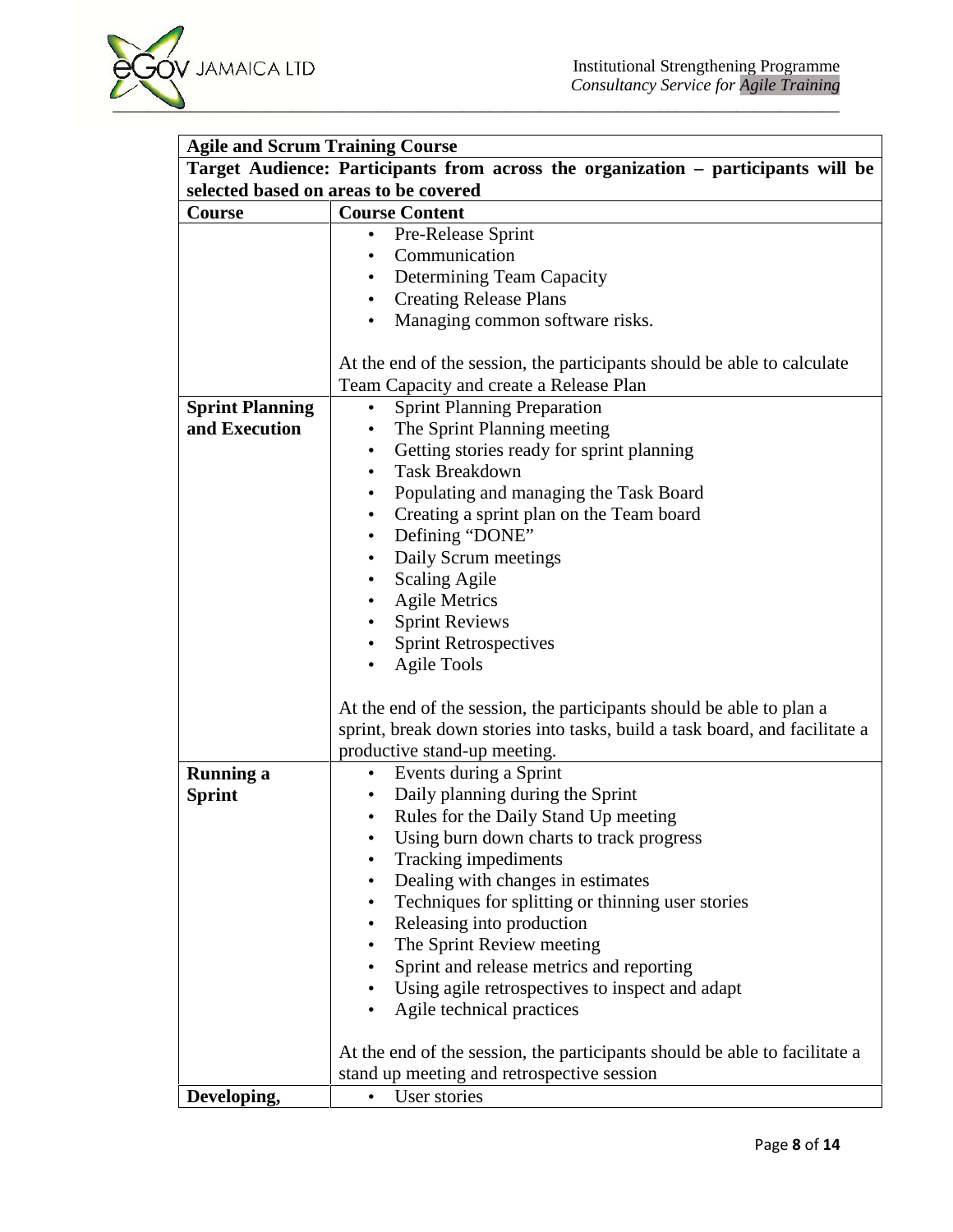

| Target Audience: Participants from across the organization - participants will be<br>selected based on areas to be covered |                                                                                    |  |
|----------------------------------------------------------------------------------------------------------------------------|------------------------------------------------------------------------------------|--|
| <b>Course Content</b><br>Course                                                                                            |                                                                                    |  |
| Grooming,                                                                                                                  | Non functional stories<br>$\bullet$                                                |  |
| <b>Prioritizing the</b>                                                                                                    | <b>Story writing Techniques</b><br>$\bullet$                                       |  |
| <b>Product Backlog</b>                                                                                                     | Epics<br>$\bullet$                                                                 |  |
|                                                                                                                            | Compound and Complex stories<br>$\bullet$                                          |  |
|                                                                                                                            | How to break down large stories<br>$\bullet$                                       |  |
|                                                                                                                            | Various methods used to prioritize backlogs                                        |  |
|                                                                                                                            | Ordering vs. Prioritizing<br>$\bullet$                                             |  |
|                                                                                                                            | Themes and Minimally Marketable Features<br>$\bullet$                              |  |
|                                                                                                                            | The MoSCoW rules and other classification methods<br>$\bullet$                     |  |
|                                                                                                                            | Value mapping techniques<br>$\bullet$                                              |  |
|                                                                                                                            | User story mapping<br>$\bullet$                                                    |  |
|                                                                                                                            | Discovering and defining project backlogs items<br>$\bullet$                       |  |
|                                                                                                                            | Prioritising the project backlogs<br>$\bullet$                                     |  |
|                                                                                                                            | Writing user stories and acceptance tests<br>$\bullet$                             |  |
|                                                                                                                            | Sizing project backlogs items – story points and ideal days                        |  |
|                                                                                                                            | Estimating with planning poker                                                     |  |
|                                                                                                                            |                                                                                    |  |
| At the end of the session, the participants should be able to identify                                                     |                                                                                    |  |
|                                                                                                                            | stories, breakdown epics, prioritize stories and size stories.                     |  |
| <b>Refining</b><br>the                                                                                                     | Sprint planning process<br>$\bullet$                                               |  |
| <b>Product Backlog</b>                                                                                                     | Getting stories ready for sprint planning<br>$\bullet$                             |  |
|                                                                                                                            | Defining "ready" and "done"<br>$\bullet$                                           |  |
|                                                                                                                            | Defining acceptance criteria                                                       |  |
|                                                                                                                            | Other types of requirements                                                        |  |
|                                                                                                                            | Using models to refine stories                                                     |  |
|                                                                                                                            | Data, process, and interaction models                                              |  |
|                                                                                                                            | Splitting or thinning stories                                                      |  |
|                                                                                                                            |                                                                                    |  |
|                                                                                                                            | At the end of the session, the participants should be able to define               |  |
|                                                                                                                            | acceptance criteria for user stories, define business rules, select and            |  |
|                                                                                                                            | chose the appropriate model to create user stories                                 |  |
| <b>Agile Testing</b>                                                                                                       | Collaborate in a cross-functional Agile team and being familiar<br>$\bullet$       |  |
| and Test                                                                                                                   | with principles and basic practices of Agile software                              |  |
| <b>Estimation</b>                                                                                                          | development                                                                        |  |
|                                                                                                                            | Adapt existing testing experience and knowledge to Agile<br>values and principles. |  |
|                                                                                                                            | Support the Agile team in planning test-related activities.                        |  |
|                                                                                                                            | Apply relevant methods and techniques for testing in an Agile                      |  |
|                                                                                                                            | project                                                                            |  |
|                                                                                                                            | Test in Agile Projects                                                             |  |
|                                                                                                                            | Understand the roles and skills of a tester in Agile Projects                      |  |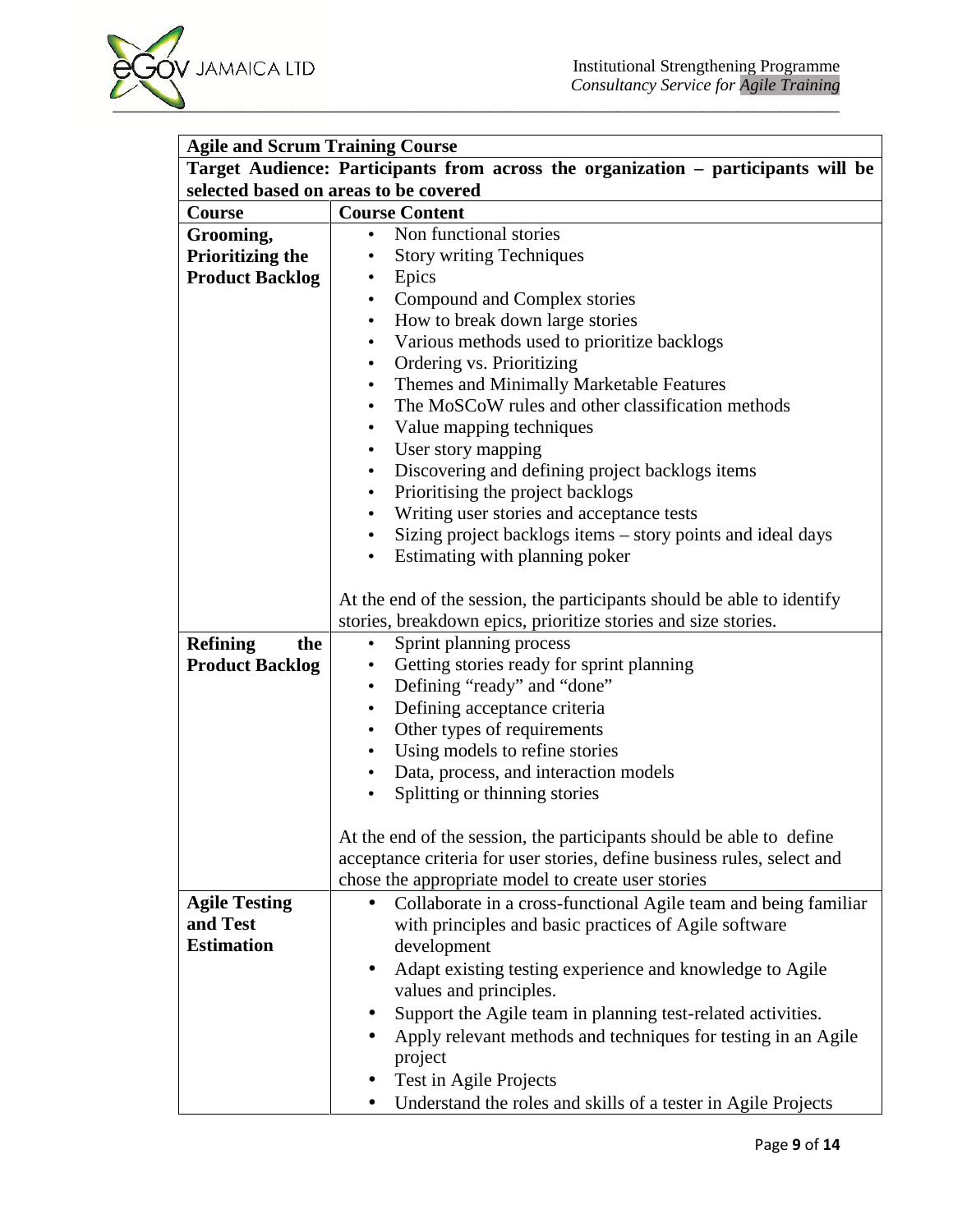| <b>Agile and Scrum Training Course</b>                                                                                     |                                                                                                                                                                                                                                                                                                                                                                                                                                                                                            |  |
|----------------------------------------------------------------------------------------------------------------------------|--------------------------------------------------------------------------------------------------------------------------------------------------------------------------------------------------------------------------------------------------------------------------------------------------------------------------------------------------------------------------------------------------------------------------------------------------------------------------------------------|--|
| Target Audience: Participants from across the organization - participants will be<br>selected based on areas to be covered |                                                                                                                                                                                                                                                                                                                                                                                                                                                                                            |  |
|                                                                                                                            |                                                                                                                                                                                                                                                                                                                                                                                                                                                                                            |  |
|                                                                                                                            | Use Agile testing techniques and methods<br>$\bullet$<br>Understand how to use test tools in Agile Projects<br>Assist the Agile team in test automation activities<br>$\bullet$<br>Assist business stakeholders in defining understandable and<br>$\bullet$<br>testable user stories, scenarios, requirements and acceptance<br>criteria as appropriate<br>Assess product quality risks within an Agile project<br>Estimate testing effort based on iteration content and quality<br>risks |  |
| Agile<br><b>Engineering</b>                                                                                                | <b>XP</b> Practices overview<br>Pair Programming<br><b>Test Driven Development</b><br>$\bullet$<br><b>User Centered Design</b><br>$\bullet$<br>Agile Architecture – high level architecture design<br>Agile Database Design - high level data design                                                                                                                                                                                                                                       |  |

2. Recommend best-practice solutions for issues identified by the participants.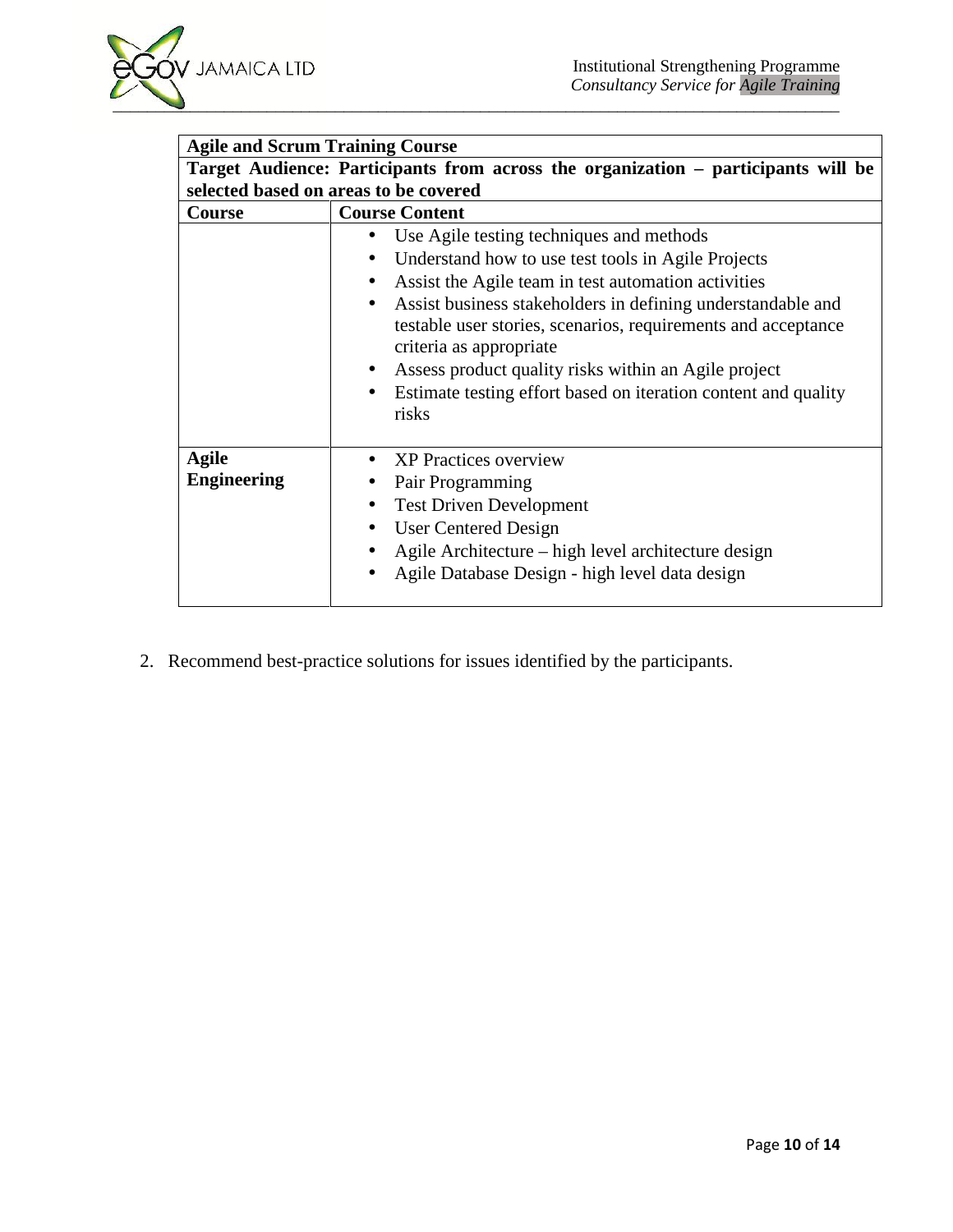# **4. METHODOLOGY**

The Consultant is expected to use accepted and proven methodologies for carrying out the assignment. The Consultant should prepare a detailed methodology and work plan indicating how the objectives of the assignment will be achieved.

The work plan submitted should be aided by a Work Breakdown Schedule showing the allocation of time to each of the key components of the project. Detailed scheduling should be provided to support the methodology outlined.

# **5. COORDINATION/REPORTING RELATIONSHIP**

The Consultant will report to and operate under the supervision of the Senior Director, Programme Management Division or her designate.

The Director or her designate will be supported by the PMO and a Steering Committee, who will co-ordinate the review and approval of the documents prepared by the Consultant.

The Steering Committee will have responsibility for the review and sign off of key deliverables as listed in section 6.

# **6. DELIVERABLES**

The deliverables under this project are as specified in the tables below. All documents submitted should conform to the following minimum standards:

- 1. Use language appropriate for a non-technical audience;
- 2. Be comprehensive, properly formatted and well presented;
- 3. Provide justifications for all assumptions;

# **6.1. AGILE TRAINING**

The key deliverables for the Agile training are as specified in the table below.

The Consultant should bring real-world experience to every workshop. Participants should be led through a combination of presentations and practical hands-on exercises.

The proposal must include a work plan and training plan as outlined in the table below.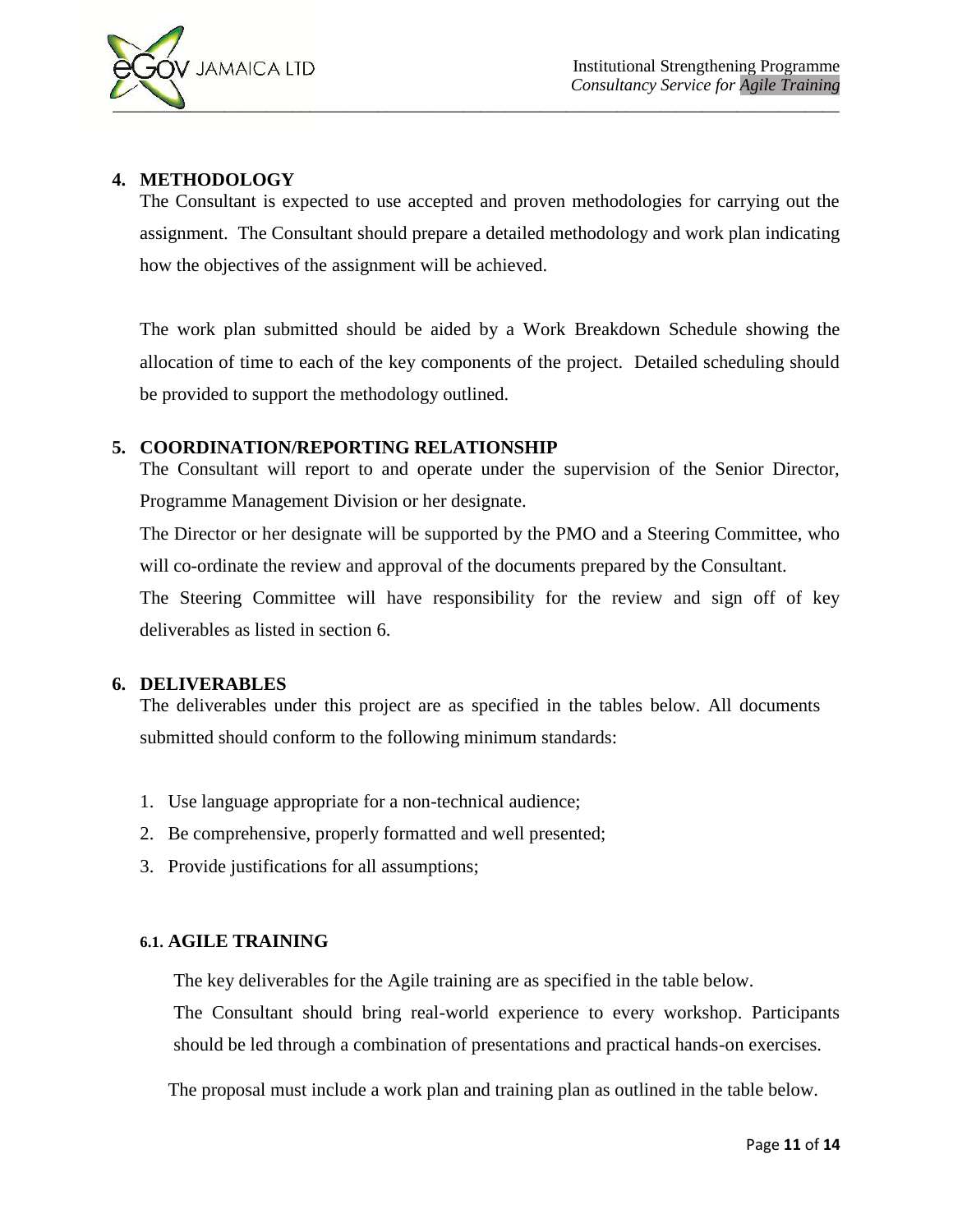

| <b>Key Deliverables</b>       | <b>Performance Standard</b>                                                                                                                                                                                                                                                                                                                                                                                                                                                                                                                                                                                                                                                                                                                                                                                                                                                                              |
|-------------------------------|----------------------------------------------------------------------------------------------------------------------------------------------------------------------------------------------------------------------------------------------------------------------------------------------------------------------------------------------------------------------------------------------------------------------------------------------------------------------------------------------------------------------------------------------------------------------------------------------------------------------------------------------------------------------------------------------------------------------------------------------------------------------------------------------------------------------------------------------------------------------------------------------------------|
| Work plan                     | The Work plan is the operational document for the consultancy<br>and is used to determine the required inputs for the<br>development and delivery of the output of the consultancy. The<br>Work plan is to include broad implementation strategy,<br>activities, projected beginning and end times for major<br>activities.                                                                                                                                                                                                                                                                                                                                                                                                                                                                                                                                                                              |
| <b>Training Plan</b>          | Must include:<br>Detailed course outlines addressing the objectives stated<br>in the Scope of Work, and certification curriculum<br>The time-frame for achieving/covering the competencies<br>The number of teaching hours (not including breaks) and<br>$\blacksquare$<br>session options<br>Optimal class size<br>The entrance and exit competencies<br>Prerequisite for participation and learning outcome<br>The training approach and methodology which will be<br>used<br>Who is responsible for the delivery of training to deliver<br>each exit competency<br>The student evaluation/assessment methodology<br>Description of training material which will be provided,<br>including the medium and rights and restrictions for the<br>use of the training material. Samples must also be<br>included<br>Any other specific requirements to be met in accordance<br>$\qquad \qquad \blacksquare$ |
| Training<br>Implementation    | with the particular training contract in question<br>Must include:<br>Learning objectives for each course<br>$\overline{\phantom{0}}$<br>Duration of each course<br>$\blacksquare$<br>Manual/documentation - printed (and electronic where<br>$\blacksquare$<br>applicable) copies of the training material - one for each<br>participant and one for the eGovJa Information Resource<br>Centre<br>Teaching aids<br>Delivery of courses on the agreed dates for the identified<br>$\blacksquare$<br>target audience<br>Provision of course participation certificates                                                                                                                                                                                                                                                                                                                                    |
| Training Evaluation<br>Report | This report should contain but not be limited to:<br>A brief overview of the training with an emphasis on the<br>$\blacksquare$<br>most important points<br>Background information on the training program, the                                                                                                                                                                                                                                                                                                                                                                                                                                                                                                                                                                                                                                                                                          |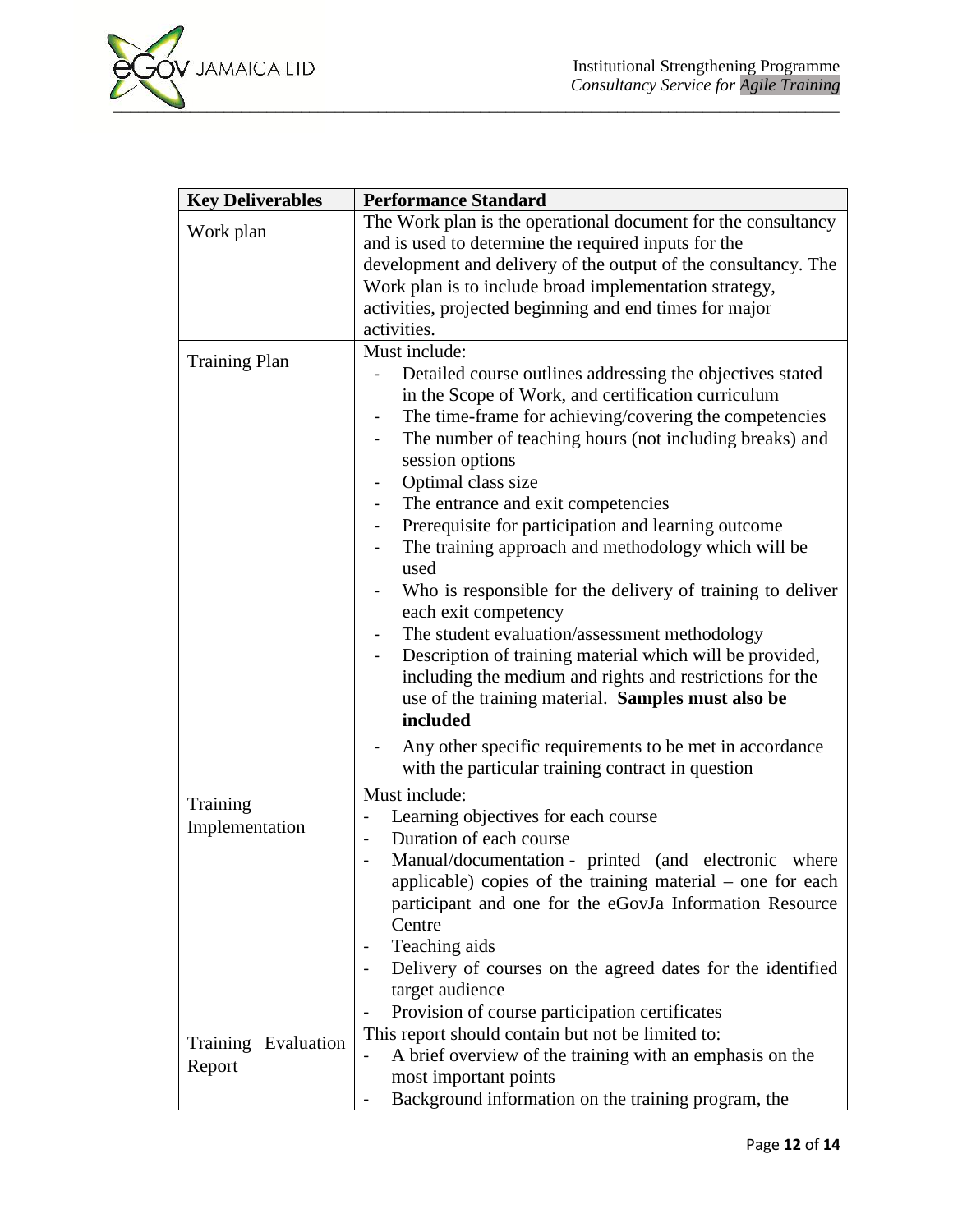

| <b>Key Deliverables</b> | <b>Performance Standard</b>                              |
|-------------------------|----------------------------------------------------------|
|                         | objectives and the questions it seeks to answer          |
|                         | Overview of evaluation results and key issues identified |
|                         | Discussion on the key findings with references to the    |
|                         | collected data                                           |

At the end of each course, participants will be asked to complete eGovJa's training evaluation forms.

#### *6.2. "Sign-off" Procedure*

The Steering Committee will work with the Consultant to ensure the deliverables align with the objective of this assignment. It is also expected that the Consultant will present the deliverables to the Steering Committee.

#### *6.3. Variations*

All proposed changes to the work plan and deliverables must be discussed with the Project Sponsor, and where necessary will be submitted for approval to the Steering Committee.

#### *6.4. Schedule of Payment*

Payments for the services will be specified in the Contract.

# **7. QUALIFICATION AND TECHNICAL EXPERTISE REQUIRED**

#### **7.1. The Consulting Firm**

The Consultant Firm should have the following minimum qualifications and demonstrate the following competencies:

- a)At least 8 years experience in working with large organizations to deliver on similar scope.
- b)Should be able to provide evidence of the validity of experience and qualification, including work done for an IT organization.
- c)Must be accredited to deliver training at the requisite level.
- d)The Consultant will meet the minimum score of 70% in relation to the criteria listed in the Appendix.

#### **7.2. Key Skills/ Qualifications**

A primary and secondary resource for each component should be identified to ensure project continuity if required.